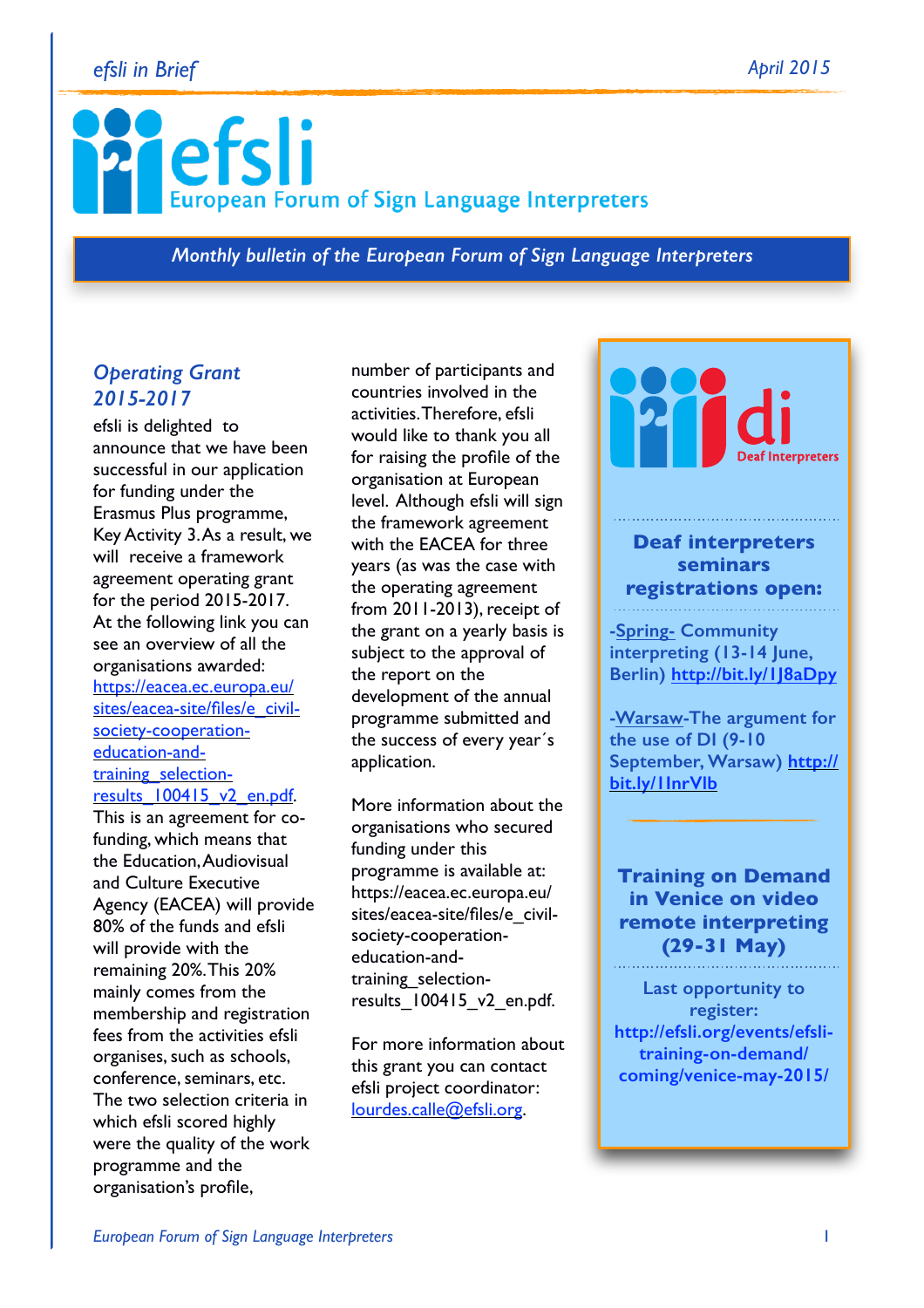#### *Extra General Meeting*

A call for an Extra General Meeting (EGM) has been sent out to efsli full members. The purpose of this EGM is to elect a new Board so that will be the only item on the agenda. the Board invites nominations for the following Board positions: President and four Board members. The Deadline for nominations is 19th June. If you are interested please contact your NASLI for further information on how to apply. Nominations have to be sent by email to secretariat@efsli.org

#### *Spring Deaf interpreters' seminar on community interpreting in Berlin*

This year - for the first time - two working seminars for Deaf interpreters will be organised by efsli. One of them will follow the pattern from previous years and will be held just before the efsli AGM and conference in Warsaw, Poland (see previous efsli in Brief editions for further information). But we will also run a Spring seminar focused on Deaf interpreters in community settings in Berlin on  $13<sup>th</sup>$ -14<sup>th</sup> June 2015. The Spring programme combines lectures and workshops and

will be lead by two certified and experienced Deaf interpreters: Mandy Gnerlich and Benedikt J. Feldmann. In the following link you can see a video in International Sign in which the two seminar facilitators introduce [the topic:http://bit.ly/](http://bit.ly/1DJvoEn) **ID** voEn . Some of the topics covered will be the A-Z of an interpreting assignment, dealing with variation in communication and public relations work, among others. More information [and registration here: http://](http://bit.ly/1J8aDpy) bit.ly/1<sub>18aDpy</sub>

### *New efsli associate member: ESIT (France)*

efsli would like to warmly welcome our 26<sup>th</sup> associate member: ESIT (Université Sorbonne Nouvelle, Paris 3). For further information on ESIT you can visit their website: http://bit.ly/1EQjlp2.

Efsli associate membership is open to organisations with legal personality that subscribe to the aims and objectives of efsli. Such members may participate in meetings but have no voting rights. Some of the benefits for associate members include receiving the monthly efsli in Brief, the efsli Newsletter (3 times a year) and 50% off advertising in the efsli Newsletter and efsli in Brief.

Associate members strengthen our network and provides efsli with the opportunity to have more significant impact by collaborating with organisations working in the areas of sign language, interpretation, education and other related fields. Examples of associate members are interpreter training programmes, interpreter referral centres, and deaf organisations. Become an efsli associate member and collaborate in making efsli a stronger organisation.

### *Sponsors and partners #efsli2015, do you want to join the list?*

A range of organisations will be supporting the organisation of #efsli2015 in different ways. STPJM (the Polish Association of Sign Language Interpreters) is the organising committee of this year's AGM and conference has already signed agreements with a number